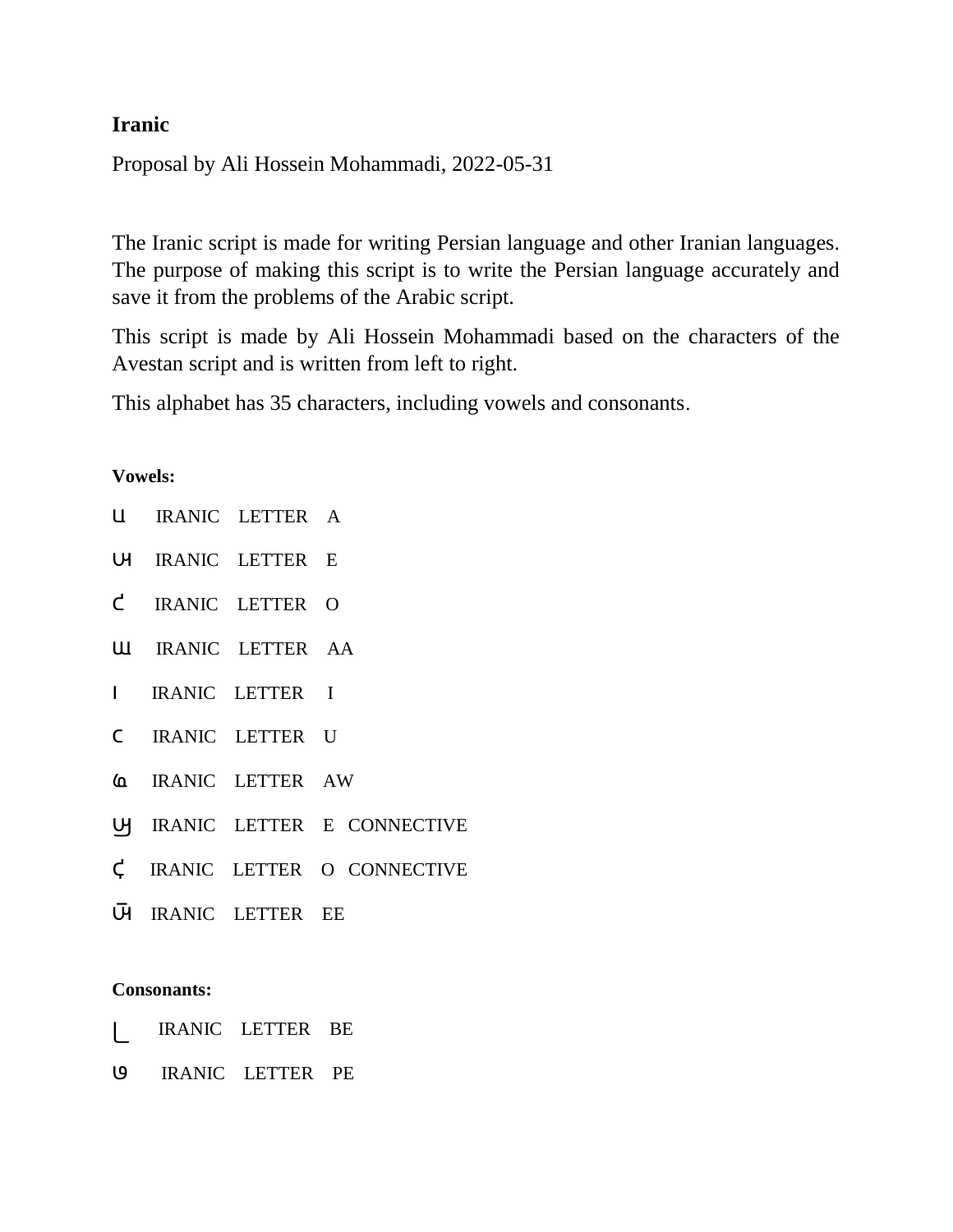- IRANIC LETTER TE ଥ
- ம IRANIC LETTER SE
- IRANIC LETTER SHE <u>២</u>
- IRANIC LETTER JE y.
- 49 IRANIC LETTER HE
- $\mathsf{U}$ IRANIC LETTER CHE
- ႡჂ IRANIC LETTER KHE
- $\mathsf{q}$ IRANIC LETTER **DE**
- $\Gamma$ IRANIC LETTER **RE**
- IRANIC LETTER Z **ZE**
- U IRANIC LETTER **ZHE**
- **ψ** IRANIC LETTER **FE**
- IRANIC LETTER d l LE
- $\Theta$ IRANIC LETTER **ME**
- $\epsilon$  IRANIC LETTER NE
- **q** IRANIC LETTER KE
- **ey IRANIC LETTER GE**
- **Q** IRANIC LETTER GHE
- **U IRANIC LETTER VE**
- ס IRANIC LETTER YE
- טֿ IRANIC LETTER THE
- IRANIC LETTER DHE  $\mathsf{C}$
- Ø IRANIC LETTER BARVAKE